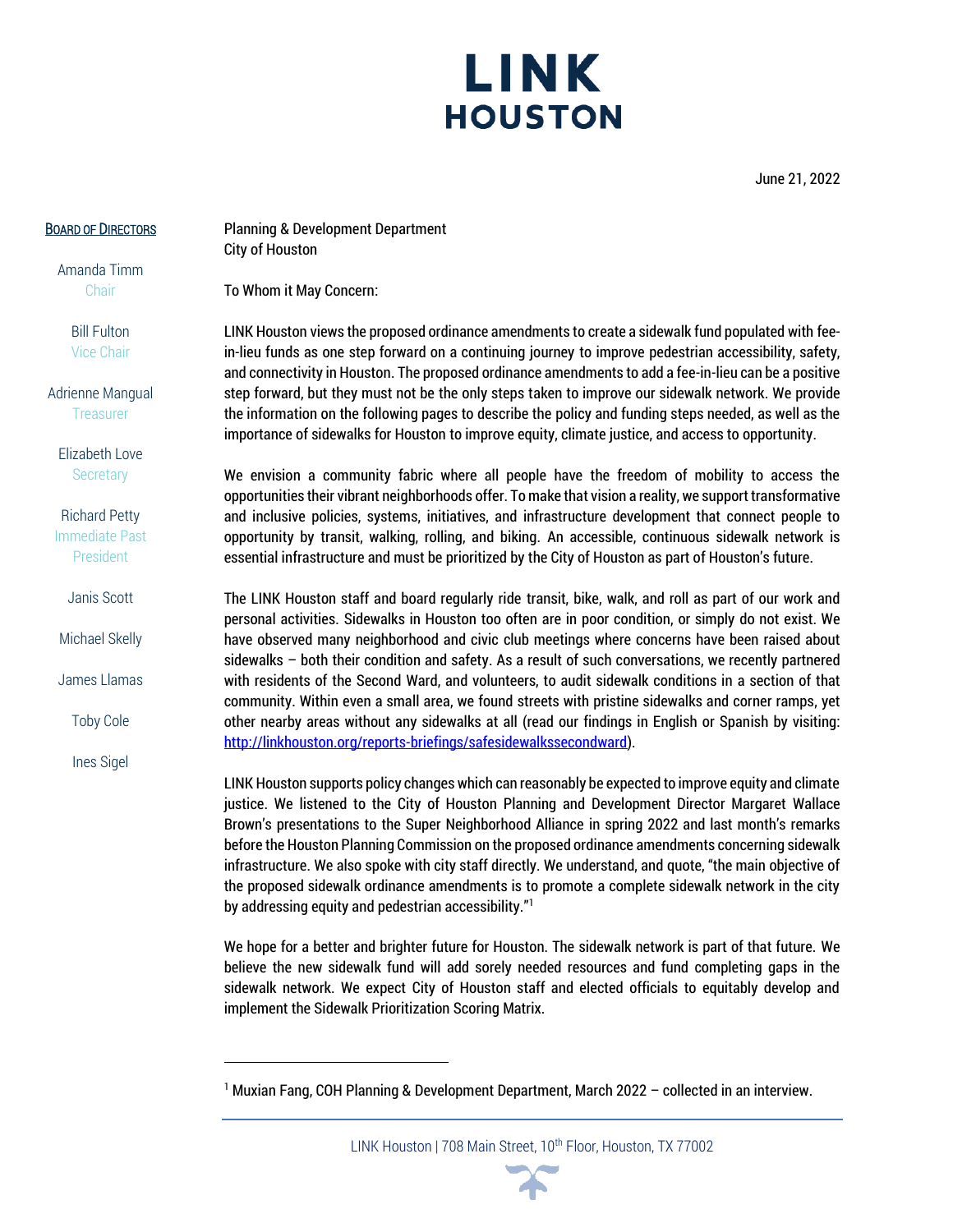

### Houston Must Keep Taking Steps on Sidewalks

LINK Houston looks for fairness in the application of the ordinance on the fee payers…and then equity (i.e., strategic implementation) in the use of the funds. We also look for the City of Houston, and partners, to continue taking steps on sidewalks. The following six ideas will help.

### **New Funds from Fee-in-lieu Must Not Supplant Existing Program Funds**

The City of Houston's three existing sidewalk programs<sup>2</sup> receive minimal resources. The Pedestrian Accessibility Review process, the most active of the three programs, had a multi-year backlog until recently – thanks to Mayor Turner, city councilmembers, and their respective staff. Those programs should be a higher budget priority. The Sidewalk Fund from the fee-in-lieu must not supplant existing programs, now or in the future. The 30% of the total must be used to expand the network in locations where people walk from residences to access services and destinations.

#### **Sidewalk Maintenance Needed**

We want more and better sidewalks. This includes maintenance, which we understand is not part of the proposed changes. We don't believe sidewalks in poor condition functionally exist, certainly they do not exist for anyone needing a level surface free of vegetation. City of Houston should identify funds, staffing, and equipment to maintain the sidewalks resulting from the sidewalk programs and the fee-in-lieu supported fund.

#### **Inventory and Master Plan Needed**

City of Houston should create and maintain an inventory of sidewalk existence and condition. We are aware of and support the City's present work on a Houston Resilient Sidewalks Plan. The inventory can inform the City's refinement and implementation of a sidewalk master plan.

#### **Reduced Parking Requirements Needed**

A better sidewalk network will enable Houstonians to access destinations by walking, rolling, and riding transit. People choosing to travel those ways should not be forced to subsidize people who choose to own, operate, and park vehicles. Reducing or eliminating parking requirements is another tool. The Climate Action Plan and Resilient Houston both discuss enabling more property owners to create accessory dwelling units (ADUs) and reducing or eliminating parking requirements, to address both climate change and affordability inequity. Reducing parking for ADUs is big deal, let the market decide and let people find ways add housing stock while protecting their ability to continue affording their property.

#### **Safe Routes to Schools Needed**

K-12 students need safe routes and accessibility to their schools. The public must bring to bear every possible tool, funding source, and strategy to create safe, reliable access to school. The sidewalk network and safe intersections are crucial. We also call on school districts to proactively see to student safety. Districts can establish and implement broad policies to identify hazardous traffic conditions and risk of violence and then take measures. Crossing guards can facilitate crossing some collector and arterial streets where crosswalks exist. State-reimbursed bus services can transport students living within two miles of school but who face unsafe conditions not otherwise addressable. The murder of a student in Near Northside in Houston was the springboard for the Texas Legislature to add "high risk of violence"<sup>3</sup> walking areas to state policy for reimbursable bus service in 2017. We need Houston school districts, especially Houston ISD, to act and lead using the available resources.

LINK Houston | 708 Main Street, 10<sup>th</sup> Floor, Houston, TX 77002



<sup>&</sup>lt;sup>2</sup> e.g., pedestrian accessibility review, school access, and major thoroughfares - <u>[www.publicworks.houstontx.gov/sidewalk-program](http://www.publicworks.houstontx.gov/sidewalk-program)</u>

<sup>3</sup> [https://tea.texas.gov/about-tea/news-and-multimedia/correspondence/taa-letters/transportation-for-students-in-hazardous-traffic-and-high-risk-of](https://tea.texas.gov/about-tea/news-and-multimedia/correspondence/taa-letters/transportation-for-students-in-hazardous-traffic-and-high-risk-of-violence-areas)[violence-areas](https://tea.texas.gov/about-tea/news-and-multimedia/correspondence/taa-letters/transportation-for-students-in-hazardous-traffic-and-high-risk-of-violence-areas)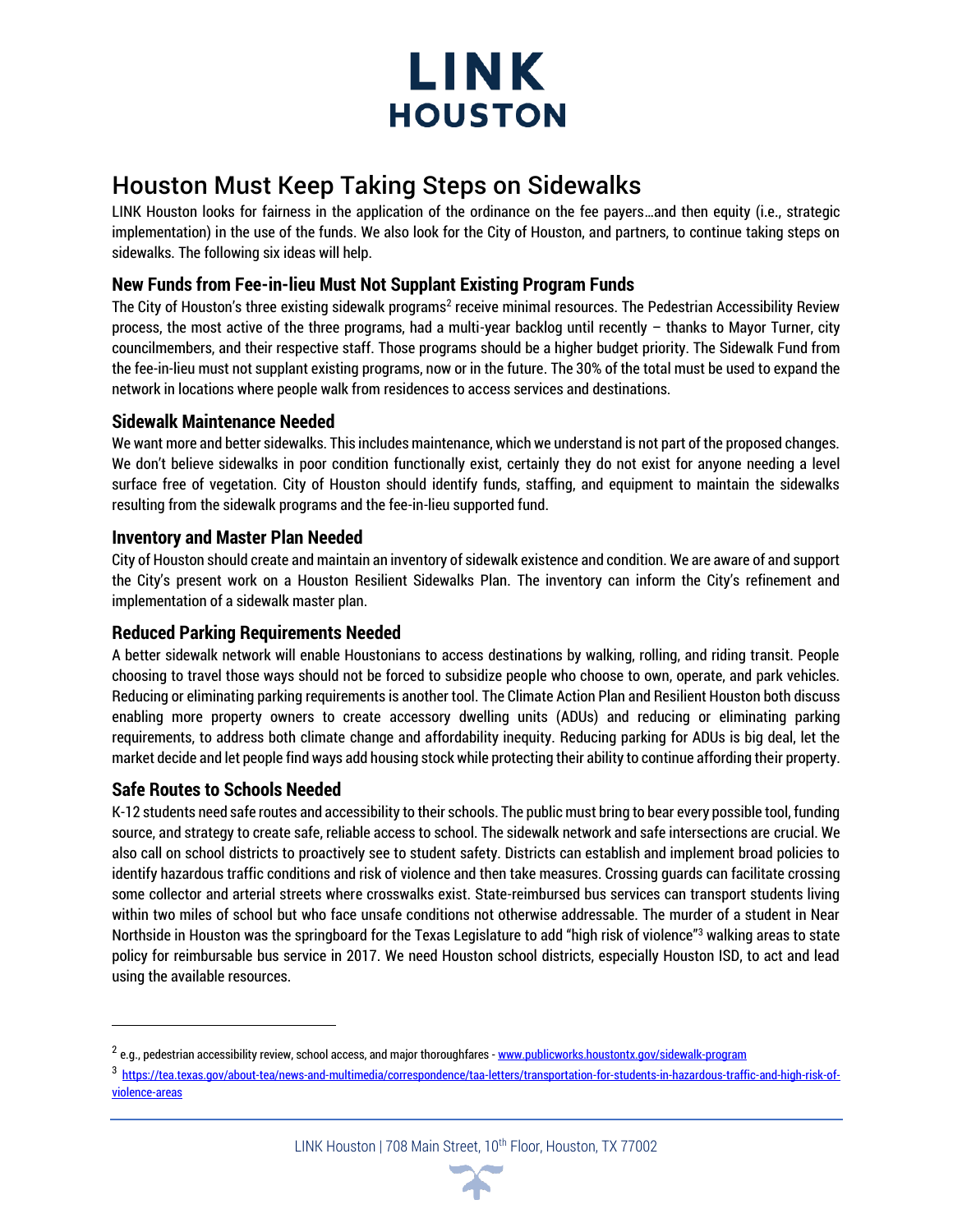

#### **Accurate Modeling Needed**

The Houston-Galveston Area Council (H-GAC) is the 8-county region's federally designated metropolitan planning organization. As such, H-GAC runs the regional travel demand model that defines how the region plans to accommodate regionally significant travel needs for people and goods into the future. The model also is required to demonstrate how the region will work its way into attainment of federally required air quality measures for ozone, particulate matter, etc. Why bring this up in a document about sidewalks? The regional model all but ignores any trips not taken in a car. Houston will benefit when transportation planners can accurately model trips not taken due to be virtually taken and trips by people walking or biking. Some federal funds seek to specifically support people's opportunities to make trips by walking or biking. A model that can demonstrate the value of such trips, albeit for a minority of trips taken, will enable the City of Houston, METRO, and other governments to pursue projects to improve the extent of the sidewalk network. Additionally, a model capable of such nuance will be necessary as more and more services enable people to forego a vehicle trip, such as the robotic delivery services by companies such as Nuro.

## Why the Fee-in-Lieu? The Downside

Implementing the new policy comes with some level of risk, which officials and staff will need to monitor and mitigate:

- The fee-in-lieu may unintentionally place an inequitable burden on current homeowners seeking to substantially rebuild or modify their own existing property, either due to elective improvements or rebuilding post-disaster.
- Property owners with open-ditch drainage, especially good for stormwater runoff when maintained, could find themselves bearing high fee-in-lieu due to the cost of sidewalks in such situations.
- The fee-in-lieu funds must not supplant other funds for sidewalks, such as funds in the three existing sidewalk programs<sup>4</sup> and funds from other departments and government entities (e.g., tax increment reinvestment zones, management districts, METRO, and etc.).
- The proposed changes do not alter the legal responsibility of property owners to create and maintain sidewalks but rather alter the allowed variances and fee structure concerning sidewalks during the permitting process for rehabilitation or new construction.

## Why the Fee-in-Lieu? The Upside

Some of the reasons we believe the proposed ordinance amendments will improve Houston:

- The sidewalk fee-in-lieu could result in more revenue for sidewalks.
- Reducing parking requirements and enabling more property owners to create ADUs would improve a current resident's options to continue to afford their home.
- The 15 geographic sectors could mean more developing portions of communities contribute to sidewalk funds available to fill in gaps in other areas experiencing less development, but which possess existing sidewalk network gaps.
- There is precedent for City of Houston to collect funds from a specific area and utilize at least 70% of funds in the origin geographic sector and 30% elsewhere in city limits – an opportunity for equitable, strategic improvements.
- Reducing the number of variances obtained by developers could result in less debate about the burden of factoring sidewalks into development and instead result in simply more sidewalks – sort of competitive equity between developers.
- No fee-in-lieu option for any increase in density on a parcel or for commercial uses; tightened allowed variances to reduce sidewalk construction avoidance and ensure more sidewalks constructed.



<sup>&</sup>lt;sup>4</sup> e.g., pedestrian accessibility review, school access, and major thoroughfares - <u>[www.publicworks.houstontx.gov/sidewalk-program](http://www.publicworks.houstontx.gov/sidewalk-program)</u>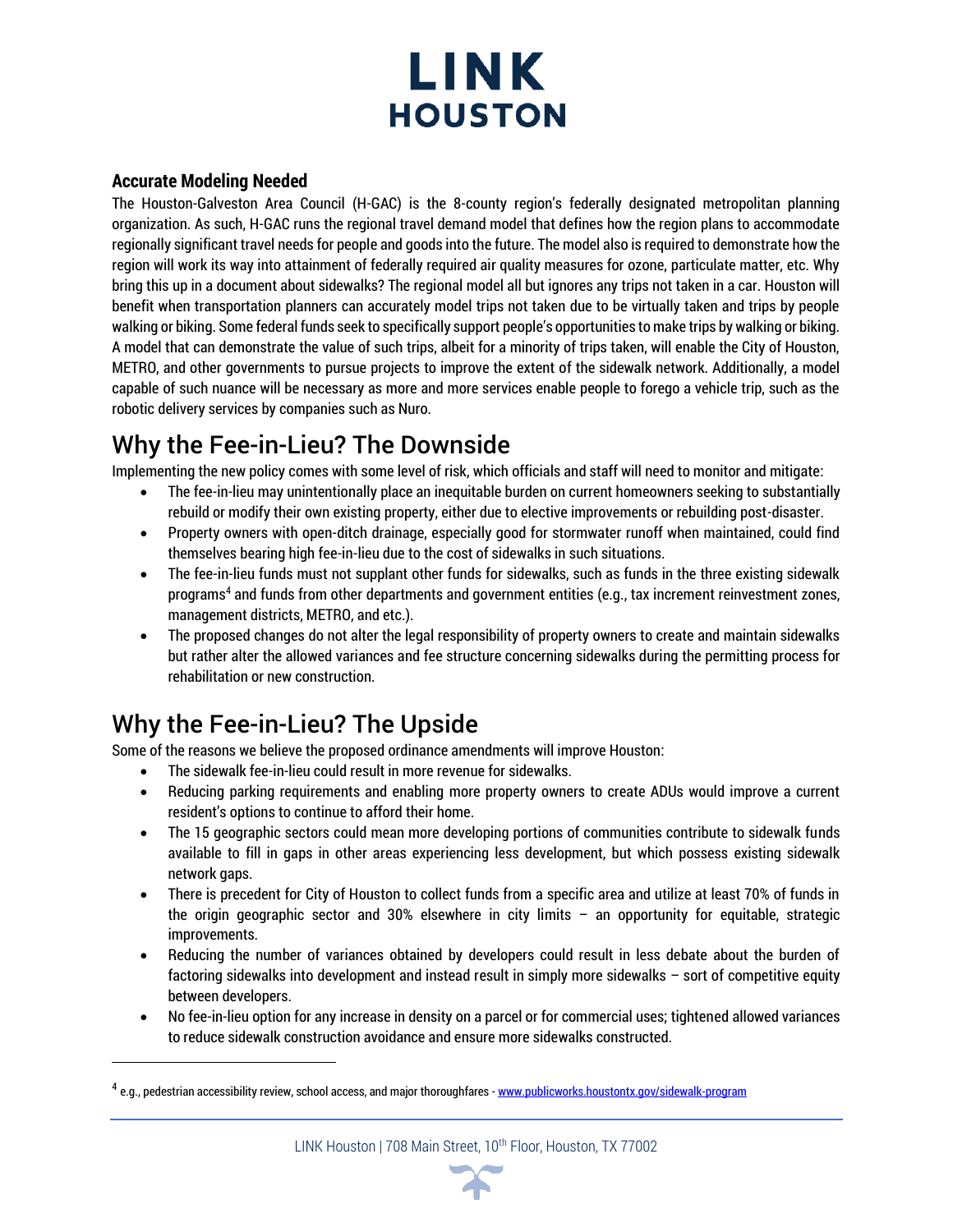# LINK **HOUSTON**

## Why Sidewalks Matter

The sidewalk network is essential to travel affordably and safely in our city. Many people already walk or roll whether sidewalks or safe paths exist.

- About 21,000 people primarily walked to work in 2019 in Houston.<sup>5</sup>
- About 9% of households, or 75,000 households, did not own a vehicle in 2019.<sup>6</sup>
- Owning a vehicle, or an additional vehicle, is expensive about \$9,282 per year.<sup>7</sup>
- $\bullet$  93% of all local bus or rail trips began and ended with a walk in 2018.
- Approximately 15,000 miles of sidewalks were missing in Houston in 2019. 9

Creating a more complete sidewalk network in a state of good repair is fundamental to safety and achieving Vision Zero. The City of Houston must prioritize funding the three existing sidewalk programs as well as ensuring that funding exists to maintain current and future infrastructure.

- In 2021, 327 people were killed (106) or seriously injured (221) in crashes while a pedestrian.
- In 2020, 300 people were killed (88) or seriously injured (212) while a pedestrian.
- In 2019, 326 people were killed (90) or seriously injured (236) while a pedestrian.
- Only 1.6% of all crashes involve a pedestrian but of those crashes 28% resulted in serious injuries or death. <sup>10</sup>

Children and youth will benefit substantially from better sidewalks and intersections. Students need to reach school safely to learn. There is much room for improvement.

- The Texas Education Agency (TEA) reimburses a portion of the cost of school bus service for students living twoor-more miles from school. TEA will also reimburse a less portion of the cost for bus service for students living less than two miles from school but who cannot walk safely due to traffic hazards or risk of violence.
- Of the 11 school districts serving Houston, 10 operated a combined 2.9 million miles of bus service during the 2019-2020 school year to transport 81,201 students to school each day due specifically to hazardous conditions.
- Houston ISD was the 1 of these 11 districts with no such bus reported services. <sup>11</sup> We understand from speaking with district staff that Houston ISD will add some hazardous services in the future and seek state reimbursement.
- The Houston ISD Board Policy Manual contains unused policy whereby district staff periodically identify hazardous conditions and plan solutions (e.g., crossing guards, bus services, etc). The following quote is from Policy CNA Student Transportation:

*"Within hazardous transportation, hazardous traffic is defined as conditions that may exist where no safe walk path is present and students must walk along or cross a freeway or expressway, an underpass, an overpass or bridge, a major traffic artery, an industrial area, or other comparable condition."* 12



<sup>&</sup>lt;sup>5</sup> Table B08301, 2016-2020 5-year Estimates, American Community Survey, U.S. Census Bureau

<sup>&</sup>lt;sup>6</sup> Table B0801, 2016-2020 5-year Estimates, American Community Survey, U.S. Census Bureau

<sup>&</sup>lt;sup>7</sup> <https://www.aaa.com/autorepair/articles/average-annual-cost-of-new-vehicle-ownership>

<sup>&</sup>lt;sup>8</sup> 2018 Origin-Destination Onboard Survey, METRO & Houston-Galveston Area Council

 $^9$  The ideal ratio is 2 miles of sidewalk per 1 mile of street (a sidewalk on both sides). Houston has approximately 11,085 centerline miles of roadways of any type and ideally should have up to 22,170 miles of sidewalk. In 2019, Houston had 6,316 miles of sidewalk based on Houston-Galveston Area Council sidewalk inventory – meaning about 15,854 miles of sidewalk are missing. In other words, instead of the ideal 2:1 ratio Houston has 0.28:1.

<sup>&</sup>lt;sup>10</sup> TxDOT Crash Records Information System, accessed on June 14, 2022

<sup>&</sup>lt;sup>11</sup> Texas Education Agency, Foundation School Program, Transportation Route Services Reports

<sup>12</sup> [https://pol.tasb.org/Policy/Download/592?filename=CNA3\(REGULATION\).pdf](https://pol.tasb.org/Policy/Download/592?filename=CNA3(REGULATION).pdf)